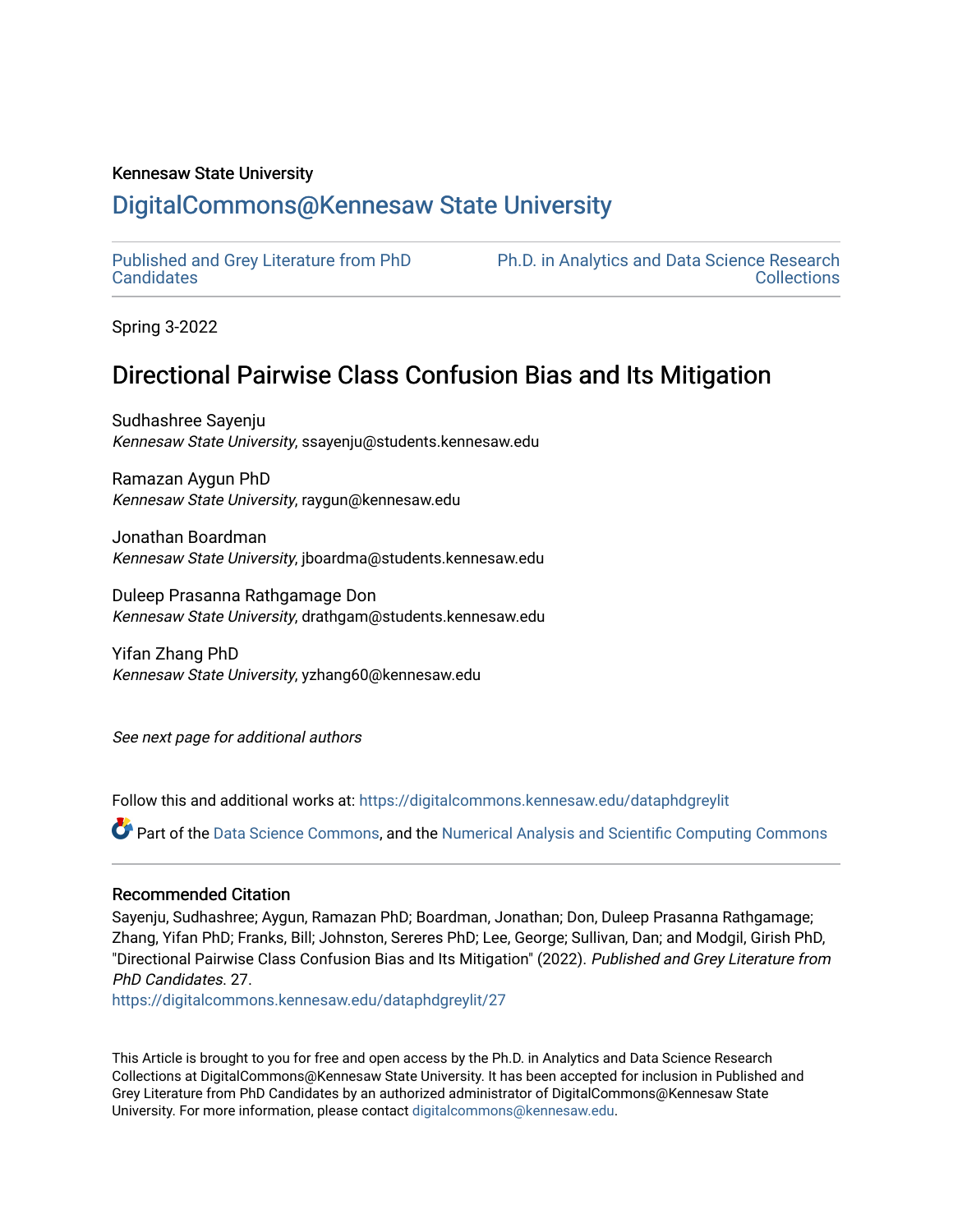## Authors

Sudhashree Sayenju, Ramazan Aygun PhD, Jonathan Boardman, Duleep Prasanna Rathgamage Don, Yifan Zhang PhD, Bill Franks, Sereres Johnston PhD, George Lee, Dan Sullivan, and Girish Modgil PhD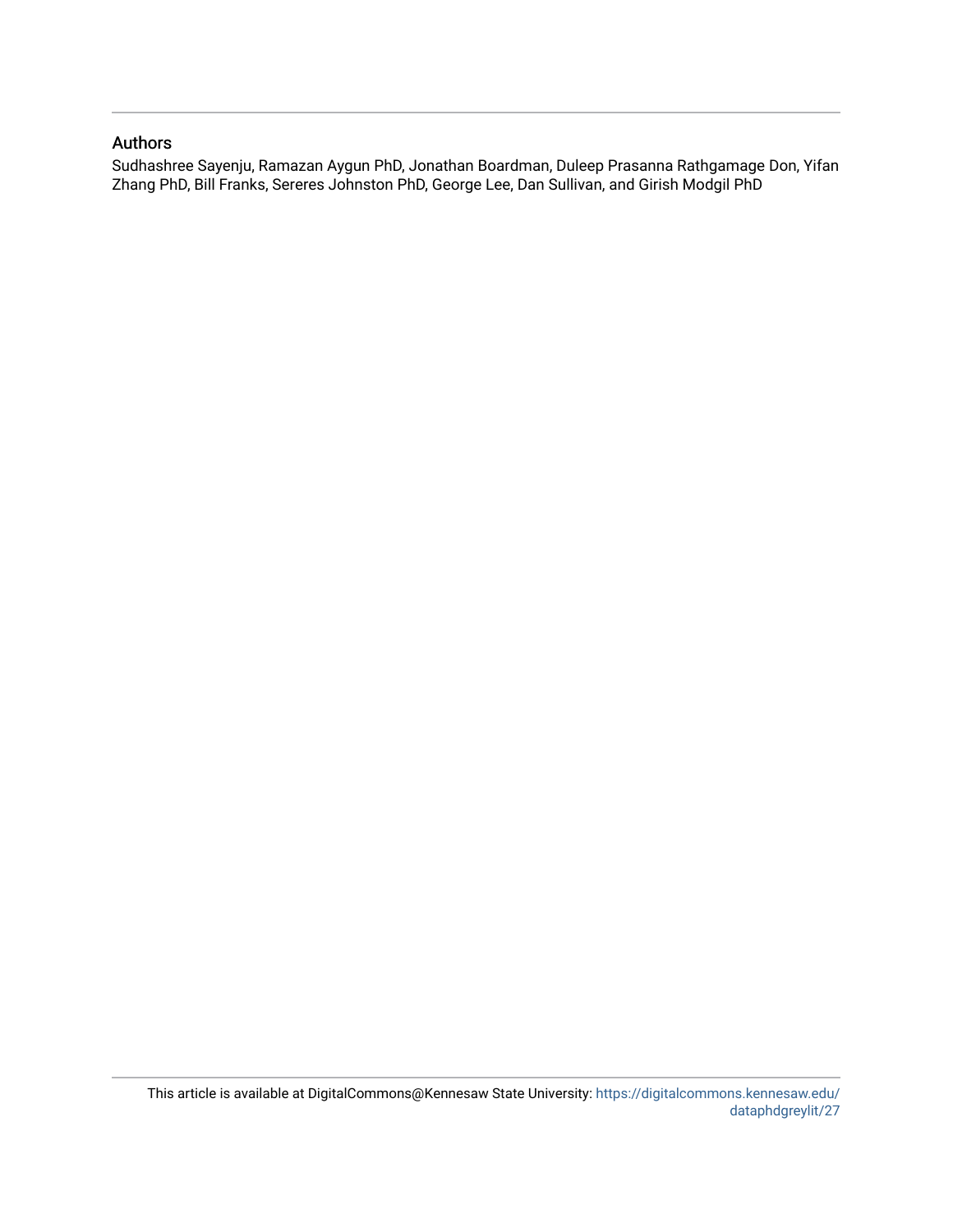©2022 IEEE. Personal use of this material is permitted. Permission from IEEE must be obtained for all other uses, in any current or future media, including reprinting/republishing this material for advertising or promotional purposes, creating new collective works, for resale or redistribution to servers or lists, or reuse of any copyrighted component of this work in other works. This article was submitted to 2022 IEEE 16th International Conference on Semantic Computing (ICSC) and will soon be published in IEEE Xplore database with DOI 10.1109/ICSC52841.2022.00017.

# Directional Pairwise Class Confusion Bias and Its Mitigation

Sudhashree Sayenju *Kennesaw State University* Kennesaw, GA USA ssayenju@students.kennesaw.edu

Ramazan Aygun, PhD *Kennesaw State University* Kennesaw, GA USA raygun@kennesaw.edu

Jonathan Boardman *Kennesaw State University* Kennesaw, GA USA jboardma@students.kennesaw.edu

Duleep Prasanna Rathgamage Don *Kennesaw State University* Kennesaw, GA USA drathgam@students.kennesaw.edu Yifan Zhang, PhD *Kennesaw State University Kennesaw State University The Travelers Companies, Inc.* Kennesaw, GA USA yzhang60@kennesaw.edu Bill Franks Kennesaw, GA USA wfranks3@kennesaw.edu Sereres Johnston, PhD Hartford, CT USA scjohnst@travelers.com

George Lee *The Travelers Companies, Inc.* Hartford, CT USA glee2@travelers.com

Dan Sullivan *The Travelers Companies, Inc.* Hartford, CT USA dsulliv9@travelers.com

Girish Modgil, PhD *The Travelers Companies, Inc.* Hartford, CT USA gmodgil@travelers.com

*Abstract*—Recent advances in Natural Language Processing have led to powerful and sophisticated models like BERT (Bidirectional Encoder Representations from Transformers) that have bias. These models are mostly trained on text corpora that deviate in important ways from the text encountered by a chatbot in a problem-specific context. While a lot of research in the past has focused on measuring and mitigating bias with respect to protected attributes (stereotyping like gender, race, ethnicity, etc.), there is lack of research in model bias with respect to classification labels. We investigate whether a classification model hugely favors one class with respect to another. We introduce a bias evaluation method called *directional pairwise class confusion bias* that highlights the chatbot intent classification model's bias on pairs of classes. Finally, we also present two strategies to mitigate this bias using example biased pairs.

*Index Terms*—Natural Language Processing, Chatbots, Intent classification, Directional Pairwise Class Confusion Bias, Bias mitigation

#### I. INTRODUCTION

Conversational chatbots are commonly used by businesses to help end users or customers with their concerns or problems to provide immediate assistance during anytime of the week. With the help of new methods in Artificial Intelligence (AI) and Natural Language Processing (NLP), chatbots aim to provide better customer service. Using chatbots, companies save time and financial resources by utilizing their human

resources for more complicated tasks. Additionally, chatbots are also convenient for customers since they do not have to read through large FAQ pages or be in the waiting list until a customer support employee is available.

Chatbots first aim to find the intent behind human text utterances. After recognizing the intent, chatbots can provide appropriate information or guide the end users in the correct direction. Although chatbots have evolved over time they still have some limitations [1], [2]. Chatbots are mostly trained on a specific domain. Therefore, if a customer asks regarding a slightly different topic, it might not know how to respond like a human. Chatbots are generally incapable of recognizing grammatical errors or misspellings. In cases where customers come from different backgrounds, chatbots might not be able to understand their accents or lingo. This leads to poor conversation understanding and runs the risk of incorrect intent classification. Such biases in intent classification could cause chatbots to give replies that sound robotic, give ambiguous answers, lead customers in the wrong direction or even frustrate the customer [3].

In general machine learning models are vulnerable to bias. As a result of this, their decision could be undesirable or unfair. To understand how bias occurs in machine learning models, it is important to recognize the intimate relationship between bias in data and bias in algorithms. Since most machine learning models are data-driven, it is possible for these models 978-1-5386-5541-2/18/\$31.00 ©2022 IEEE to learn the bias in data during training and reflect it in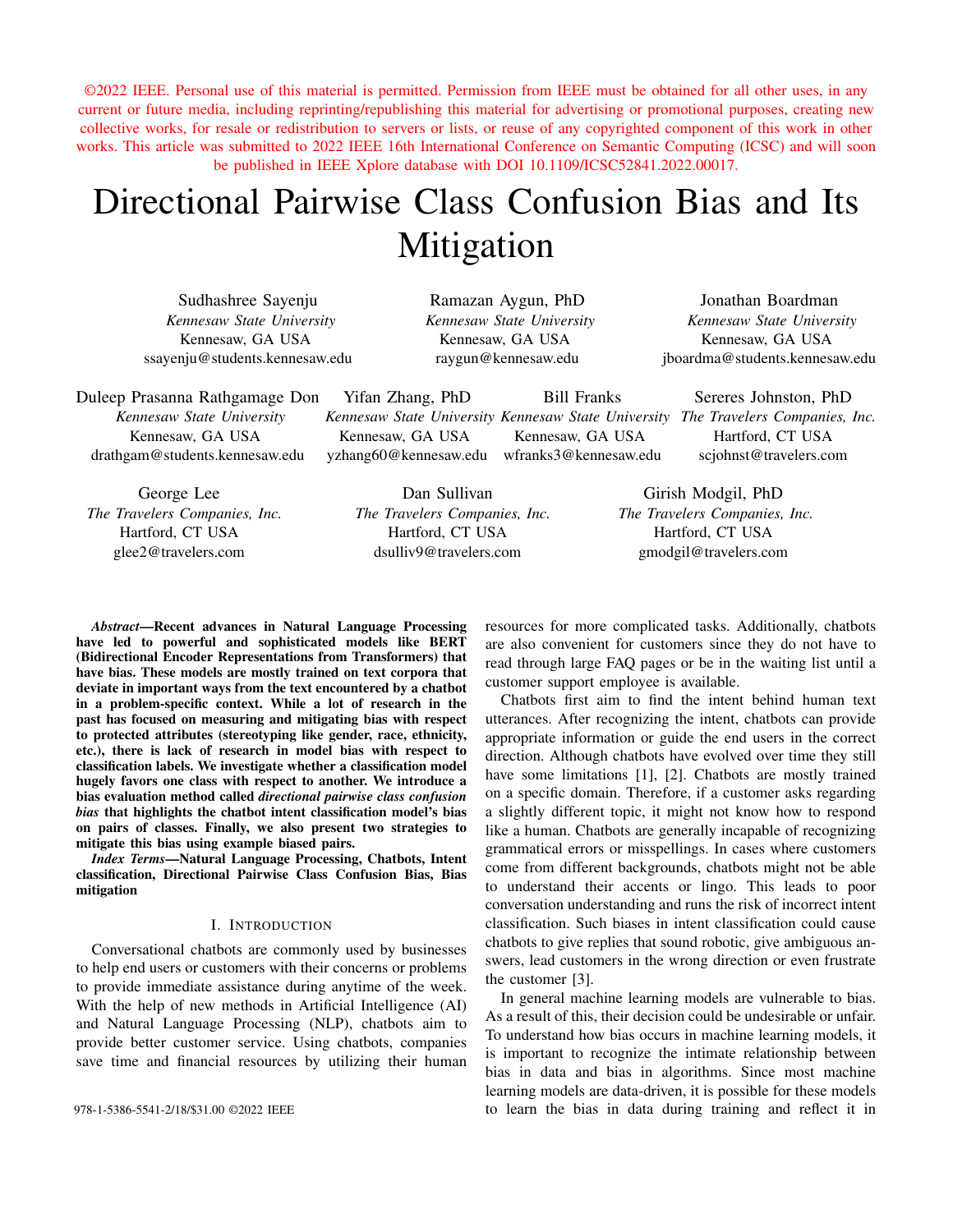predictions. Also, algorithms can change the level of bias in data or display a bias that is not present in data. The outcome of such biased models is then introduced to real-world systems such as chatbots and subsequently affects human decisions. Then it may produce even more biased data for future model training [4].

The bias in the data or a predictive model mostly refers to stereotyping which can be identified through structured or semi-structured data in the form of protected attributes [5]– [8]. Popular tools like AI Fairness 360 (AIF360) [9] and AWS Sagemaker Clarify [10] address bias related to protected attributes such as age, gender, race, ethnicity and more. These biases found in protected attributes are part of the input features. In unstructured data like text, stereotyping bias can also culminate into semantic biases. Additionally, deviations from standard text corpora like grammatical errors, spelling mistakes, accents and regional lingo might be embedded in the semantics of the text. The accumulation of all these biases is capable of influencing model behavior and classification label preferences. While there is research that solely addresses the class imbalance problem [11]–[14], not much research has been conducted in model's classification bias due to various anomalies enclosed in the text semantics. In our application, class refers to classification labels of the chatbot such as Document Related or Payment Related. A model could favor a certain class more than another in a task like intent classification. Therefore, defining and quantifying such class-specific bias can help find the cause of the bias and eventually find procedures to mitigate it.

The research in this paper focuses on class level bias of a NLP classification model. The results presented in this paper shows the bias of a BERT [15] model used in a chatbot for intent classification. We propose a measure called *directional pairwise class confusion bias*. The aim of this measure is to find whether the trained model makes mispredictions in the favor of one class compared to another class. The directional pairwise class confusion bias is visualized to reveal the most critical bias cases. Such biases in the model might arise due to class imbalance in the training data, or other semantic biases encapsulated through accents, misspelling or chatbot's limited domain knowledge. Additionally, this paper also proposes two strategies to mitigate bias.

This paper is organized as follows. The next section presents literature review of research that has been done in the field of bias detection and mitigation. Section III describes the directional pairwise confusion class bias and its mitigation. Section IV demonstrates the results of our experiments on chatbot data and discussion of the results. Finally, the last section concludes our paper.

#### II. RELATED WORK

There are numerous cognitive biases that can be identified based on domains like social, behavioral and more. Stereotyping is type of a cognitive bias when assumptions are made or discrimination takes place on the basis of national, ethnic or gender groups [16]. On the other hand, model bias looks for whether a model has preference for certain classes or data groups.

When collecting structured data from humans, stereotyping bias is present in protected attributes such as age, gender, race, ethnicity, religion, profession, etc. The performance of a model can vary for different values of the same protected attribute. For example, if the protected attribute was gender, the performance of a model for male instances might be better than for female instances. Other than measuring bias only in protected attributes, bias in NLP has also been measured in their numerical representation: word embedding vectors. Popular word embeddings like Word2Vec [17] and Glove [18] have found to inherit gender, race and religion bias from the corpus they were trained on [19]–[22]. Apart from word embeddings, models like BERT [23]–[26] and GPT-3 [27] have been found to have stereotype bias too.

Bias can be introduced at several points in the machine learning pipeline, and Suresh et al. [28] provides a useful taxonomy of the corresponding biases. Shah et al. [29] mention four situations in the supervised NLP pipeline, specifically where bias can occur. They can be listed as label bias, selection bias, representation bias, and over-amplification. Label bias occurs in annotating training labels. Selection bias takes place in sampling observations. Representation bias occurs when a model incorrectly compares two situations. Finally, overamplification is considered a bias that is associated with the machine learning hypothesis. Dixon et al. [30] introduce a method to measure and mitigate unintended bias in text classification models. They contrast unintended bias with fairness which is a measure of potentially negative impact on society. According to Dixon et al. [30], unintended bias is caused by the disproportional representation of demographic identity terms in training data.

For any machine learning model that makes decisions involving humans, inspecting the model's bias and fairness becomes very crucial. Detecting as well as mitigating bias is important. AI Fairness 360 (AIF360) [9] is an open source Python toolkit that provides various bias metrics and algorithms to mitigate bias in structured datasets and models. AIF360 includes over 71 bias detection metrics, 9 bias mitigation algorithms. Additionally, it also includes a unique extensible metric explanations facility to help consumers of the system understand the meaning of bias detection results. Although AIF360 is a very comprehensive tool, its bias detection and mitigation only works for structured data that contain protected attributes. Alternatively, Amazon Web Services (AWS) clients can make use of Sagemaker's Clarify. Clarify offers explainability, bias detection and bias mitigation. Clarify can schedule recurring jobs to monitor bias drifts and give explanations. The bias monitor includes 21 bias detection metrics and 4 bias mitigation algorithms. Although both AIF360 and AWS Sagemaker Clarify offer bias detection and bias mitigation techniques, their bias metrics and mitigation algorithms are designed for protected attributes included in the features dataset. However, they do not highlight class-level bias for the trained model.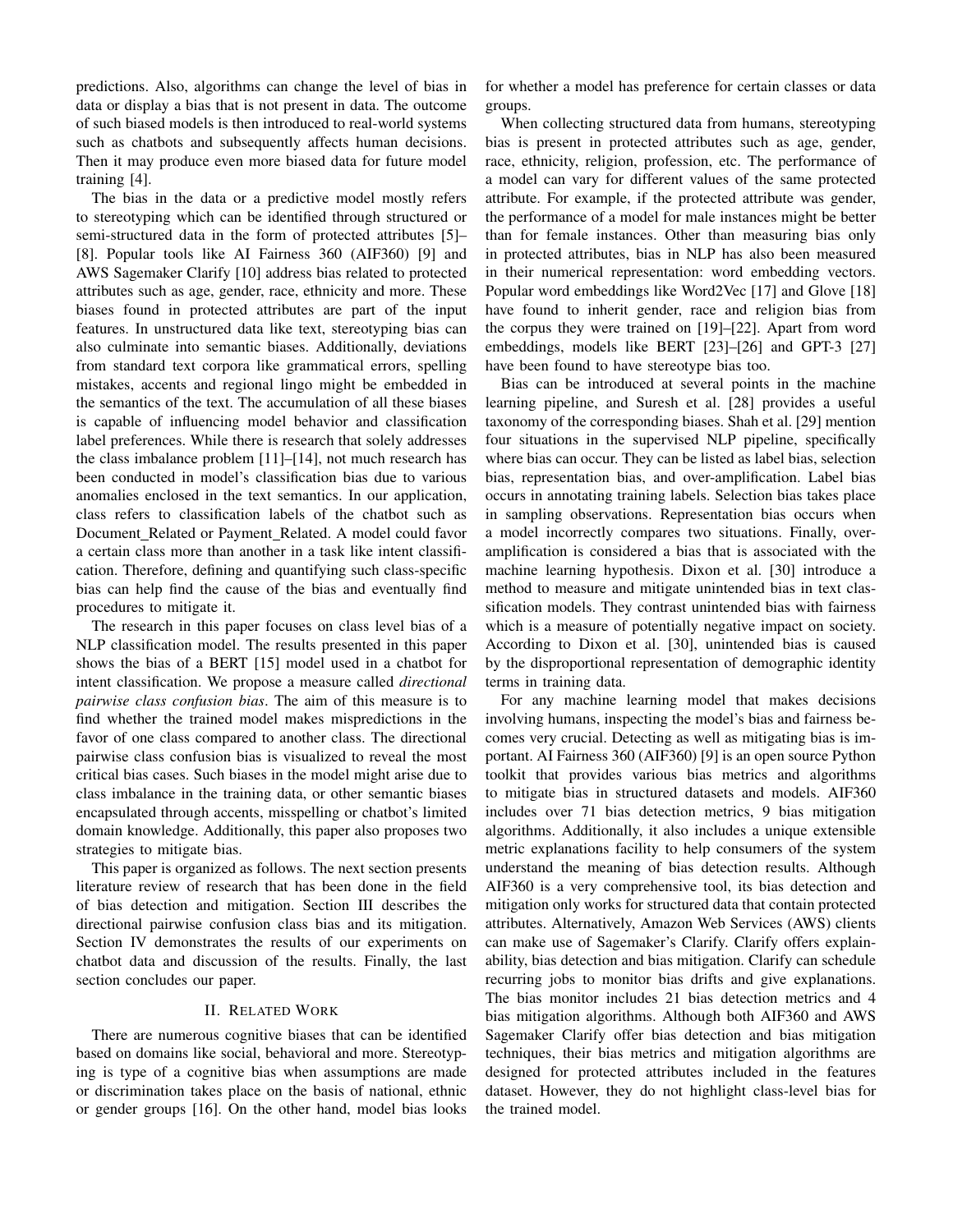|                         |      |      |      |         | Training Loss Valid. Loss Valid. Accur. Training Time Validation Time |
|-------------------------|------|------|------|---------|-----------------------------------------------------------------------|
| epoch                   |      |      |      |         |                                                                       |
| 1                       | 0.67 | 0.51 | 0.85 | 0:42:37 | 0:01:39                                                               |
| $\overline{2}$          | 0.43 | 0.48 | 0.85 | 0:42:38 | 0:01:39                                                               |
| 3                       | 0.35 | 0.50 | 0.85 | 0:42:37 | 0:01:39                                                               |
| $\overline{\mathbf{A}}$ | 0.28 | 0.52 | 0.86 | 0:43:26 | 0:01:40                                                               |

Fig. 1. Results of all 4 epochs in the training phase.

In this paper, our focus will be on the class-level bias by the trained model. To the best of our knowledge, class-level bias or a class favored compared to another class has not been formally analyzed and quantified. Rather than just a statement on the presence of such bias, its quantification is important to be able to decide whether it can be mitigated or not.

#### III. METHODS

In this section, we describe the directional pairwise class confusion bias and its mitigation. We analyze this bias based on an intent classification model for clarifying concepts.

#### *A. Data*

The dataset and label sets used in our experiments are provided by Travelers Indemnity Company. This dataset consists of customer (human) utterances with intent class. In total there were 128,201 user utterances, each belonging to one of 21 classes. A subset of the data was separated for modelling into training and testing. The training set had 96,150 utterances and 18 classes. The test set had 20,031 utterances with 15 labels.

#### *B. Building Intent Classification Model using Transfer Learning with BERT model*

Intent classification with more than two classes is a complex task requiring a highly developed model. In order to have high predictive power in our model and save time with the limited computing resources, transfer learning was applied on a pre-trained BERT (Bidirectional Encoder Representations from Transformers [15]) model namely, *bert-base-uncased*. The fundamental concept of transfer learning is to reuse a machine learning model originally developed for one task in a different task with limited dataset.

The pre-trained model *bert-base-uncased* was trained on BooksCorpus and English Wikipedia (excluding lists, tables and headers). As the name suggests *bert-base-uncased* was trained on lower-cased English text. The model consists of 12 transformer blocks, 768-hidden layers, 12 self attentionheads and a total of 110 million parameters. Training of *bertbase-uncased* required total of 16 TPUs. Transfer learning was done on *bert-base-uncased* for the variant that does single sentence classification task. The input for training was our chatbot data (human utterances) and their corresponding class labels were used in the softmax layer. The 4 epochs were run giving validation accuracy of 86% in epoch 4 (Fig.1).

Once training was complete, the model was evaluated on an unseen test set. The test accuracy of the model was 74.4%. Considering there are 18 classes, the test accuracy is fairly good and performs much better than a random guess  $\left(\frac{1}{\text{number of classes}}\right) = \frac{1}{18} = 5.5\%$ ). However, note that the goal of our research is not to improve the performance of the model but to investigate model's bias at class level. This model will be used to analyze bias.

#### *C. Directional pairwise class confusion bias*

The most common measure to evaluate a machine learning model is *accuracy*. However, *accuracy* cannot provide insight about the model's performance if the class distribution is unbalanced. Hence, measures such as *precision, recall, sensitivity,* and *specificity* could be used for evaluating the model at the class level. Still these measures do not provide where the mispredictions originate from at the class level. For example, the sensitivity measure may not reveal the misclassifications that happen with respect to a specific class. Hence, the model could be biased towards one class when the actual instances belong to another class.

We begin our bias analysis by plotting the confusion matrix generated by the fine-tuned BERT model on the test dataset. Fig.2 shows the confusion matrix plot with true labels on the rows and model predicted labels in the columns. The values in each cell represent the number of samples that were predicted as the column label for the correct row label. Since there are a lot of classes, looking at the confusion matrix with a naked eye might not highlight the prominent values. Fig. 3 shows a heatmap of the confusion matrix. The largest (dark blue) values are found in the diagonal. This confirms the model being mostly accurate (74.4%).

In Fig. 2 there are cells above and below the diagonal which have values greater than 0. Those cells show bias at class level and are of interest for this research. Since classes were not distributed evenly, it is difficult to observe any biases directly from the confusion matrix. If there is any bias, quantifying the bias is essential to prioritize bias mitigation.

In order to visualize the biases more clearly, the confusion matrix was modified to highlight the bias between a pair of classes. Since typically the classes are unbalanced, the confusion matrix needs to be normalized. Each cell in the confusion matrix (Fig. 2) was divided by the maximum of its column.

$$
C'(i,j) = \frac{C(i,j)}{\max_{k=1,\cdots n} C(k,j)}
$$
(1)

where C represents the confusion matrix,  $C(i, j)$  represents the number of classifications predicted class  $c_j$  but whose ground truth was  $c_i$ , and  $C'$  indicates the normalized confusion matrix. Doing this operation converts all the values in the matrix between 0 and 1. Normalization could be done with respect to rows (actual labels) rather than columns (predictions). Since the user of a machine learning model observes the predictions, it makes more sense to normalize with respect to the predictions. The normalized results are visualized in Fig. 4. As the original model is highly accurate (74.4%), the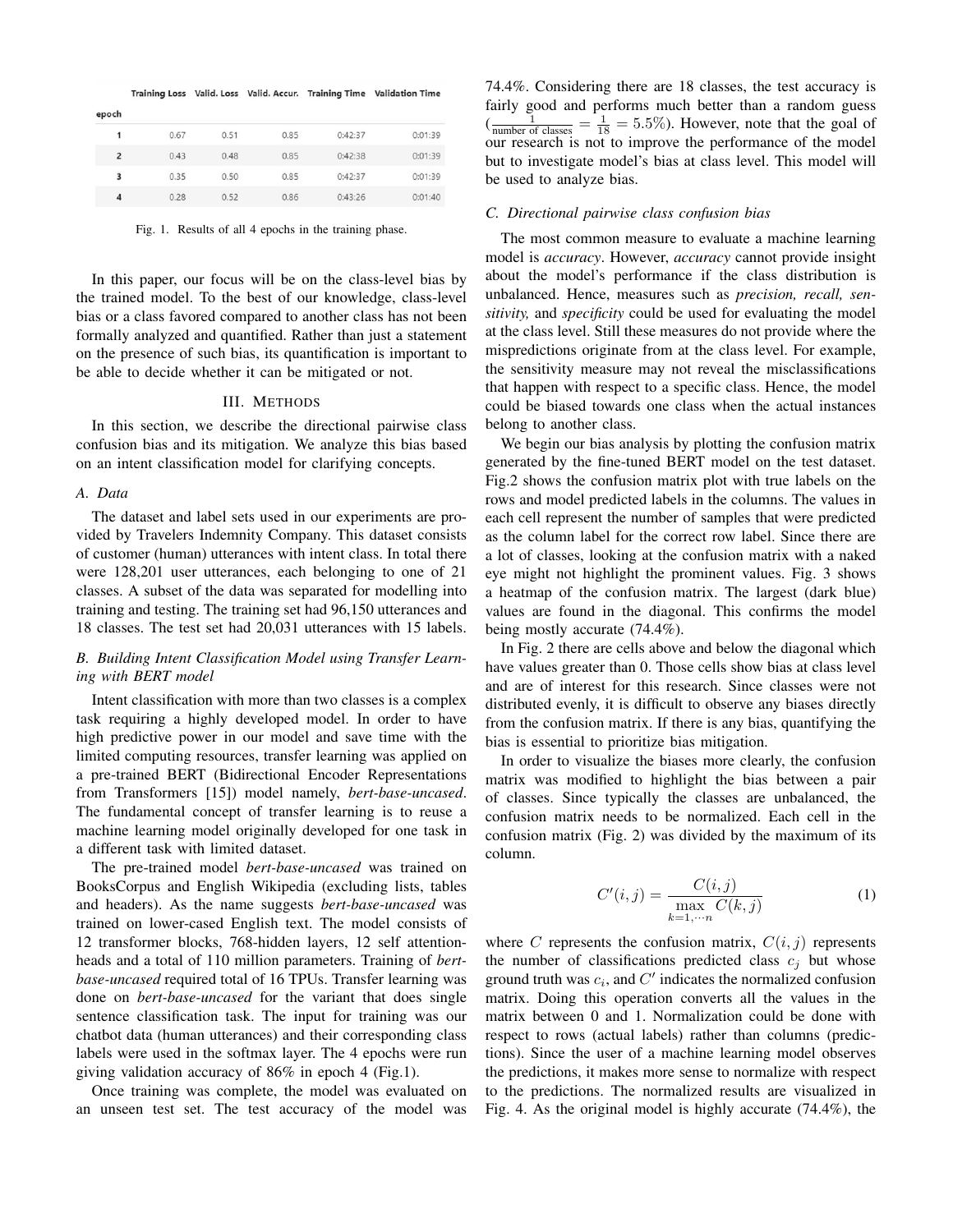|                         | <b>Account Related</b> | Related<br><b>Lauma</b> | <b>Cancel Related</b> | Related<br>Claim | Coverage_Related | <b>Discount</b> Related | Related<br><b>Document</b> | Escalation     | EverythingElse   | Related<br>Payment | Policy_Related | Related<br><b>Premium</b> | Related<br>Quote_I      | <b>SmallTalk</b> | deny         |
|-------------------------|------------------------|-------------------------|-----------------------|------------------|------------------|-------------------------|----------------------------|----------------|------------------|--------------------|----------------|---------------------------|-------------------------|------------------|--------------|
| <b>Account_Related</b>  | 182                    | 12                      | 1                     | $\mathbf{0}$     | $\Omega$         | 1                       | 15                         | 9              | 12               | 8                  | 23             | $\Omega$                  | $\mathbf{O}$            | 3                | $\mathbf{0}$ |
| <b>Billing Related</b>  | 1                      | 320                     | 14                    | $\overline{2}$   | $\mathbf{0}$     | 8                       | 10                         | 3              | $\overline{2}$   | 68                 | 5              | 14                        | 1                       | 1                | o            |
| <b>Cancel Related</b>   | $\overline{a}$         | 14                      | 1627                  | 5                | $\mathbf{O}$     | 1                       | 11                         | 5              | 1                | 14                 | 36             | $\overline{0}$            | $\overline{\mathbf{3}}$ | 4                | $\mathbf 0$  |
| <b>Claim Related</b>    | $\mathbf{0}$           | 3                       | 1                     | 376              | 9                | 1                       | 22                         | 6              | 6                | 4                  | 3              | 3                         | 8                       | $\mathbf 0$      | $\mathbf 0$  |
| <b>Coverage Related</b> | $\Omega$               | $\overline{a}$          | 6                     | 25               | 234              | $\overline{2}$          | 127                        | 3              | $\boldsymbol{A}$ | 3                  | 30             | 4                         | 46                      | $\bf{0}$         | $\Omega$     |
| <b>Discount Related</b> | $\overline{a}$         | $\overline{a}$          | 1                     | $\mathbf 0$      | $\mathbf 0$      | 498                     | 10                         | 13             | $\overline{a}$   | 1                  | 4              | 4                         | 3                       | 1                | $\Omega$     |
| <b>Document Related</b> | 13                     | 5                       | 15                    | 38               | 42               | 13                      | 1964                       | 25             | 32               | 32                 | 111            | 23                        | 42                      | 7                | $\bf{0}$     |
| <b>Escalation</b>       | 6                      | 9                       | 14                    | 5                | $\Omega$         | 25                      | 31                         | 1611           | 50               | 30                 | 27             | 8                         | 6                       | 40               | o            |
| EverythingElse          | 9                      | $\overline{4}$          | 6                     | 11               | $\overline{4}$   | 8                       | 35                         | 65             | 422              | 11                 | 50             | $\overline{a}$            | 11                      | 44               | $\mathbf 0$  |
| <b>Payment Related</b>  | 5                      | 51                      | 12                    | $\overline{2}$   | 3                | 7                       | 37                         | 32             | 14               | 2617               | 23             | 55                        | 8                       | 4                | $\bf{0}$     |
| <b>Policy Related</b>   | 21                     | $\overline{a}$          | 45                    | 3                | 30               | 3                       | 116                        | 20             | 32               | 28                 | 2625           | 3                         | 71                      | 7                | $\mathbf{0}$ |
| Premium_Related         | 1                      | 15                      | 7                     | 3                | $\mathbf{Q}$     | 7                       | 16                         | $\overline{2}$ | 1                | 57                 | 10             | 423                       | 23                      | $\bf{0}$         | $\mathbf 0$  |
| <b>Quote Related</b>    | $\overline{a}$         | 1                       | 3                     | 1                | 34               | 6                       | 75                         | 3              | 7                | 7                  | 75             | 13                        | 1083                    | 5                | $\mathbf{0}$ |
| <b>SmallTalk</b>        | 4                      | 1                       | $\overline{2}$        | 4                | 3                | $\overline{\mathbf{3}}$ | 11                         | 44             | 58               | 3                  | 13             | $\overline{2}$            | 5                       | 924              | $\mathbf 0$  |
| deny                    | $\Omega$               | $\Omega$                | $\Omega$              | 0                | $\mathbf 0$      | $\mathbf 0$             | $\mathbf 0$                | $\mathbf 0$    | 1                | $\Omega$           | $\mathbf 0$    | $\mathbf 0$               | 0                       | $\bf{0}$         | $\Omega$     |

Fig. 2. Class Confusion matrix



Fig. 3. Heatmap of Class Confusion matrix

diagonal elements have the highest values in their respective columns. Due to this, most of the diagonal elements have the largest value 1.

The diagonal elements in Fig. 4 are accurate predictions and do not show bias. Hence, C' matrix is updated as  $C'(i, i) = 0$ for every value in its diagonal. The cells that have some degree of blue color above and below the diagonal show cases where bias is present. In order to visualize these cases more clearly, the values in the diagonal were muted by setting them to be 0. The result showing the bias pairs are then visualized in Fig. 5. Equation 1 is updated as follows:

$$
identity(i,j) = \begin{cases} 1 & i = j \\ 0 & i \neq j \end{cases}
$$
 (2)

$$
C'(i,j) = \frac{C(i,j) * (1 - identity(i,j))}{\max_{k=1,\cdots n} C(k,j)}
$$
(3)

We coined the term *directional pairwise class confusion bias* for evaluating the bias. This indicates the likelihood of



Fig. 4. Dividing each cell in the confusion matrix by the maximum of its column.

classifying an instance in one specific class into another class. 2000 Thus, there is a direction of misclassification.

Although Fig. 5 gives a clear view of directional pairwise 1500 class confusion bias, we are only interested in cases where the 1000 bias is strongly present. To reflect on the cases where bias is strong, the directional pairwise class confusion bias matrix was further pruned by setting a threshold. The threshold filter will return only those rows and columns where one of their values is above the threshold. Fig. 6 is the pruned matrix reflecting bias cases above threshold of 0.15. The plot clearly shows a strong bias for cases which are Coverage Related but were classified by our BERT model as Document Related. Now, we may formally define directional pairwise class confusion bias.

Definition: Directional pairwise class confusion bias.  $c_i \stackrel{b}{\rightarrow} c_j$  represents a directional pairwise bias from class  $c_i$  to  $c_j$  for a machine learning model that indicates that there is a likelihood of a sample belonging to class  $c_i$  being classified as  $c_j$  by the trained model. This bias is quantified as  $\beta(c_i \stackrel{b}{\rightarrow} c_j) = C'(i,j)$  and this bias is considered to be significant if  $\beta(c_i \stackrel{b}{\rightarrow} c_j) > \theta_b$  where  $\theta_b$  is a threshold for significance of bias and determined by an expert. The antecedent is called as the *source bias class* whereas the consequent is called as the *destination bias class*.

Directional pairwise class does not have the *identity property*. In other words,  $\beta(c_i \xrightarrow{b} c_i) = 0$ . The *symmetry* property may not always hold. Thus, if  $c_i \stackrel{b}{\rightarrow} c_j$  is true, we cannot infer that  $c_j \xrightarrow{b} c_i$ . Similarly, we cannot claim the *anti-symmetry* property, if  $c_i \stackrel{b}{\to} c_j$  is true, there is a likelihood of  $c_j \stackrel{b}{\to} c_i$ . The *transitive* property is unlikely to hold, since  $c_i \stackrel{b}{\rightarrow} c_j$  and  $c_j \stackrel{b}{\rightarrow} c_k$ , there is no guarantee that  $c_i \stackrel{b}{\rightarrow} c_k$  is true.

Fig. 6 shows the strongest pairwise class confusion bias between pair (Coverage\_Related, Document\_Related) represented as  $c_{coverage} \xrightarrow{b} c_{document}$ . Note that other pairs like  $c_{\text{billing}} \stackrel{b}{\rightarrow} c_{\text{payment}} , c_{\text{coverage}} \stackrel{b}{\rightarrow} c_{\text{quot}}, c_{\text{everythingElse}} \stackrel{b}{\rightarrow}$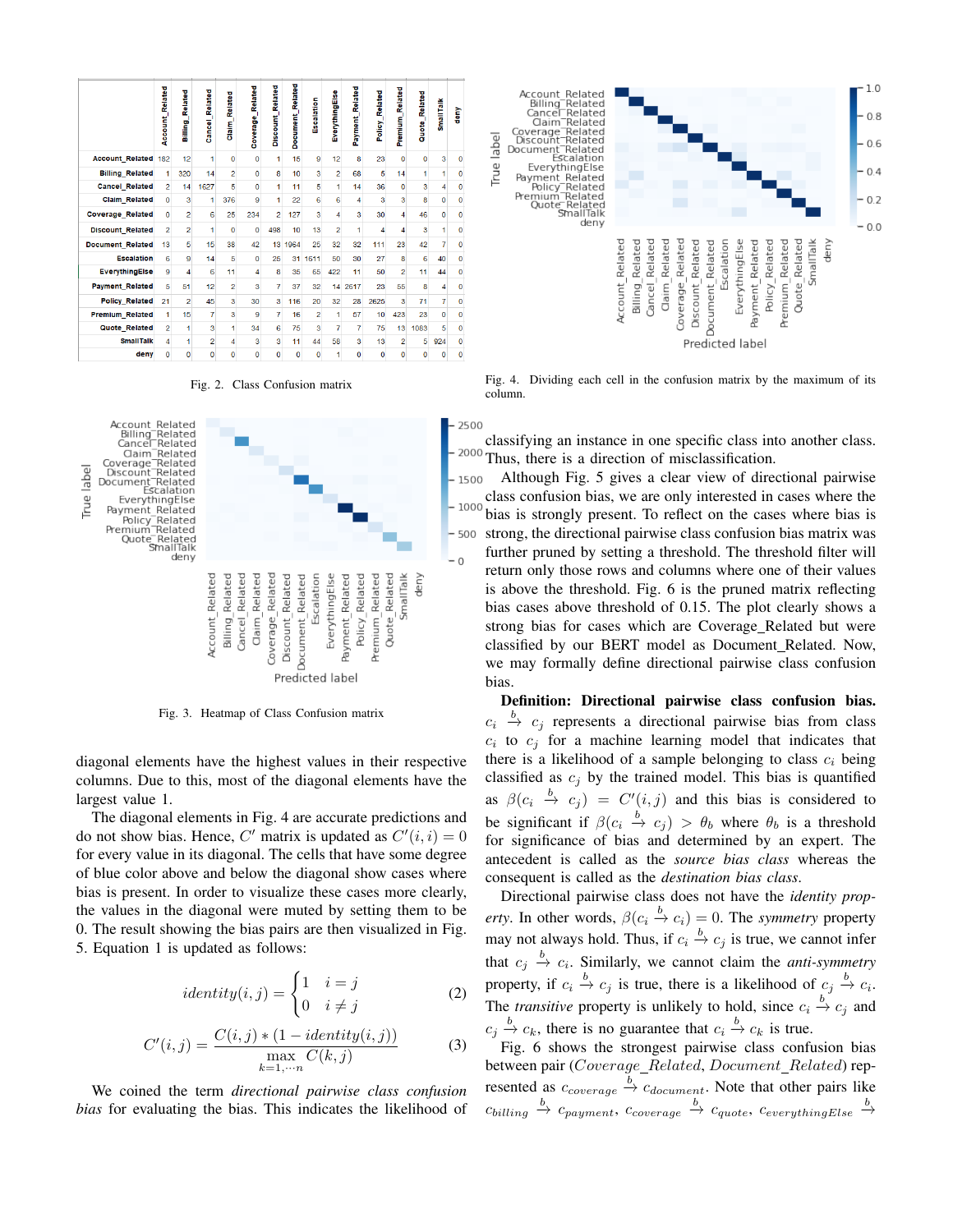

Fig. 5. Directional Pairwise Class Confusion Bias



Fig. 6. Pruned Directional Pairwise Class Confusion Bias matrix after threshold was set to 0.15.

 $c_{escalation}$ ,  $c_{everythingElse} \stackrel{b}{\rightarrow} c_{document}$  and  $c_{quote}$ b  $\stackrel{\scriptscriptstyle 0}{\rightarrow}$  $c_{document}$  also show significant bias.

#### *D. Bias Mitigation Process*

Here, we introduce two approaches for mitigating: *pairwise bias mitigation* and *boosted bias mitigator*. Here, we illustrate the mitigation process using class pair  $c_s \stackrel{b}{\rightarrow} c_d$ . Fig. 7 shows the entire mitigation process in a flow chart starting from left and ending to the right. Bias arises if for a huge proportion of cases the model predicts to be a different class. In this case, the model predicts  $c_d$  when the ground truth was  $c_s$  for a large proportion of the predicted class cases. The mitigation techniques *pairwise bias mitigation* and *boosted bias mitigator* are very similar. The only difference is that they use a different secondary model (random forest classifier) which we call the bias mitigator model in Fig. 7.

*1) Pairwise Bias Mitigator:* In this technique firstly, the results of the original classification model are analyzed. If the model predicts an instance as  $c_d$ , there is a significant likelihood that instance of  $c_s$  could be classified into  $c_d$ . The original classification aims to develop a global model that can separate each class from another class. However, coming up with an accurate model for a large number of classes may overlook pairwise misclassifications. If the presence of a directional pairwise class bias is detected, a binary classifier could be trained to distinguish the source bias class from the destination bias class.

Once  $c_d$  predicted instances are separated, we build a bias mitigator model. In this technique, bias mitigator model was trained on the original training set instances for which the ground truth class was either  $c_d$  or  $c_s$ . Since this classifier only distinguishes between the biased pair, we call it *pairwise bias mitigator*. Hence, our *pairwise bias mitigator* is a binary classifier. Then, the reclassified (now either  $c_d$  or  $c_s$ ) instances are merged with all the other test instances that were predicted not to be  $c_d$  by the original model. In the end, the results of the original model and the results of the bias mitigated instances are compared (Section IV-B).

*2) Boosted bias mitigator:* Like the *pairwise bias mitigator*, the *boosted bias mitigator* also first considers the original test set results. Similarly, the test instances that were predicted to be  $c_d$  by the original model are separated. Instead of training the secondary classifier on the original training set instances, this method trains the secondary classifier on the test instances predicted as  $c_d$  but with their ground truth. Therefore, we name the secondary classifier *boosted pairwise mitigator*. We propose this technique not to repeat the same bias in the original model inherited from the training set. It should be noted that the secondary classifier is not necessarily binary but may contain as many classes as the ground truth of the original model predicted  $c_d$  instances. The results of the bias mitigated instances and remaining instances are merged and evaluated. These are compared with the original model results. Section IV-C presents results of *boosted pairwise classifier*.

#### IV. EXPERIMENTS

In this section, we explain the results of the mitigation process. We use the BERT model that was fine-tuned for intent classification which was followed up with a bias mitigator model to mitigate the bias. Here, we firstly illustrate the mitigation process for  $c_{coverage} \xrightarrow{b} c_{document}$  using *pairwise bias mitigator*. Then we provide the mitigation for both  $c_{coverage} \stackrel{b}{\rightarrow} c_{document}$  and  $c_{billing} \stackrel{b}{\rightarrow} c_{payment}$  using the *boosted bias mitigator*. To evaluate the bias before and after mitigation we use precision, recall and F1-score.

#### *A. Bias in original BERT model for chatbot's intent classification*

Fig. 8 presents the precision, recall, F1-score and support of the original BERT model built for intent classification. In the figure, the classes for directional bias  $c_{coverage} \xrightarrow{b} c_{document}$ are highlighted. The F1-score for Coverage Related class (0.55) is much lower than for Document Related (0.81). It can be seen that both precision (0.79) and recall (0.83) for Document Related are higher than the precision (0.63) and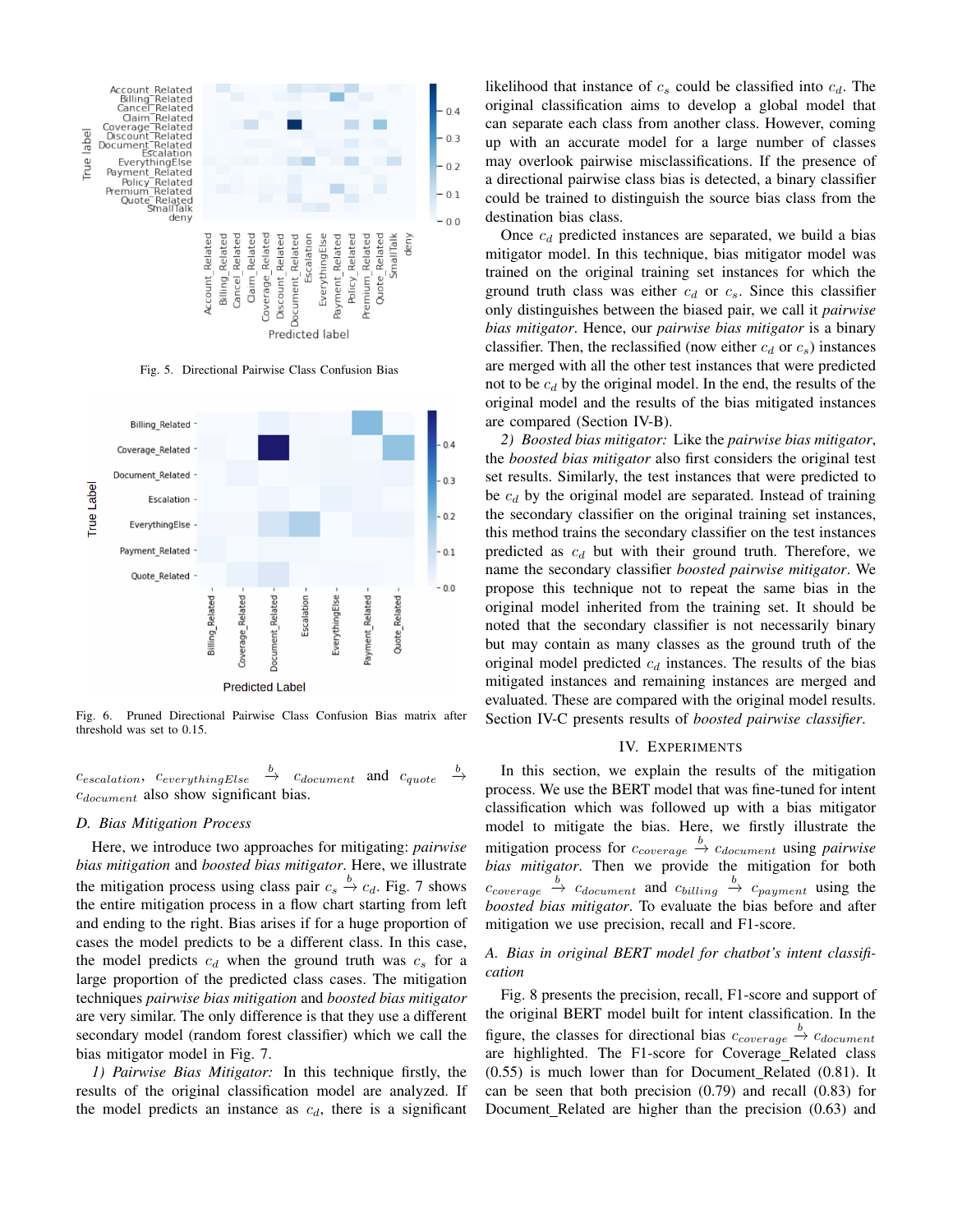

Fig. 7. Bias mitigation process

|                  | precision |      | recall f1-score | support |
|------------------|-----------|------|-----------------|---------|
| Account Related  | 0.73      | 0.68 | 0.71            | 266     |
| Billing Related  | 0.72      | 0.71 | 0.71            | 449     |
| Cancel_Related   | 0.93      | 0.94 | 0.94            | 1723    |
| Claim Related    | 0.78      | 0.85 | 0.81            | 442     |
| Coverage Related | 0.63      | 0.49 | 0.55            | 475     |
| Discount Related | 0.85      | 0.92 | 0.89            | 541     |
| Document_Related | 0.79      | 0.83 | 0.81            | 2363    |
| Escalation       | 0.87      | 0.87 | 0.87            | 1862    |
| EverythingElse   | 0.65      | 0.62 | 0.64            | 682     |
| Payment_Related  | 0.90      | 0.91 | 0.90            | 2870    |
| Policy Related   | 0.85      | 0.87 | 0.86            | 3017    |
| Premium_Related  | 0.75      | 0.74 | 0.74            | 574     |
| Quote Related    | 0.82      | 0.82 | 0.82            | 1315    |
| SmallTalk        | 0.88      | 0.86 | 0.87            | 1077    |
| deny             | 0.00      | 0.00 | 0.00            | 1       |
| nan              | 0.00      | 0.00 | 0.00            | 2374    |
| accuracy         |           |      | 0.74            | 20031   |
| macro avg        | 0.66      | 0.65 | 0.65            | 20031   |
| weighted avg     | 0.74      | 0.74 | 0.74            | 20031   |

Fig. 8. Test set evaluation on original intent classification BERT model without mitigating bias.

recall (0.49) of Coverage\_Related. Ideally, if bias is mitigated, improvement is expected in the precision and recall values as well as the F1-score for both classes.

#### *B. Pairwise Bias Mitigator*

We firstly focus on  $c_{coverage} \stackrel{b}{\rightarrow} c_{document}$ . In this technique, if a data instance is classified as Document Related, the data instance is reclassified using the bias mitigator model. In this case, we have used random forest classifier as a binary classifier. The training set is a subset of the original training set where only the instances whose ground truth are  $c_{document}$ or  $c_{coverage}$  are included. Fig. 9 shows the results of pairwise bias mitigator. Compared to the results in Fig. 8 this technique

|                  | precision | recall | tl-score | support |
|------------------|-----------|--------|----------|---------|
| Account Related  | 0.73      | 0.68   | 0.71     | 266     |
| Billing Related  | 0.72      | 0.71   | 0.71     | 449     |
| Cancel Related   | 0.93      | 0.94   | 0.94     | 1723    |
| Claim Related    | 0.78      | 0.85   | 0.81     | 442     |
| Coverage Related | 0.59      | 0.53   | 0.56     | 475     |
| Discount_Related | 0.85      | 0.92   | 0.89     | 541     |
| Document Related | 0.79      | 0.82   | 0.80     | 2363    |
| Escalation       | 0.87      | 0.87   | 0.87     | 1862    |
| EverythingElse   | 0.65      | 0.62   | 0.64     | 682     |
| Payment_Related  | 0.90      | 0.91   | 0.90     | 2870    |
| Policy Related   | 0.85      | 0.87   | 0.86     | 3017    |
| Premium_Related  | 0.75      | 0.74   | 0.74     | 574     |
| Quote_Related    | 0.82      | 0.82   | 0.82     | 1315    |
| SmallTalk        | 0.88      | 0.86   | 0.87     | 1077    |
| deny             | 0.00      | 0.00   | 0.00     | 1       |
| nan              | 0.00      | 0.00   | 0.00     | 2374    |
| accuracy         |           |        | 0.74     | 20031   |
| macro avg        | 0.65      | 0.66   | 0.65     | 20031   |
| weighted avg     | 0.74      | 0.74   | 0.74     | 20031   |

Fig. 9. Results after Pairwise Bias Mitigator on pair  $c_{coverage} \stackrel{b}{\rightarrow}$  $c_{document}$ 

shows slight difference. For Coverage Related, the F1-score slightly improves from 0.55 to 0.56 but this happens as a result of decrease in precision (0.63 to 0.59) and increase in recall (0.49 to 0.55). This technique has barely improved the F1-score. The performance for Document\_Related class declined slightly. The precision remained the same whereas the F1-score reduced from 0.81 to 0.80. Although the results of pairwise mitigation did not show any significant improvement, there is potential for larger change if more biased pairs are mitigated using this technique.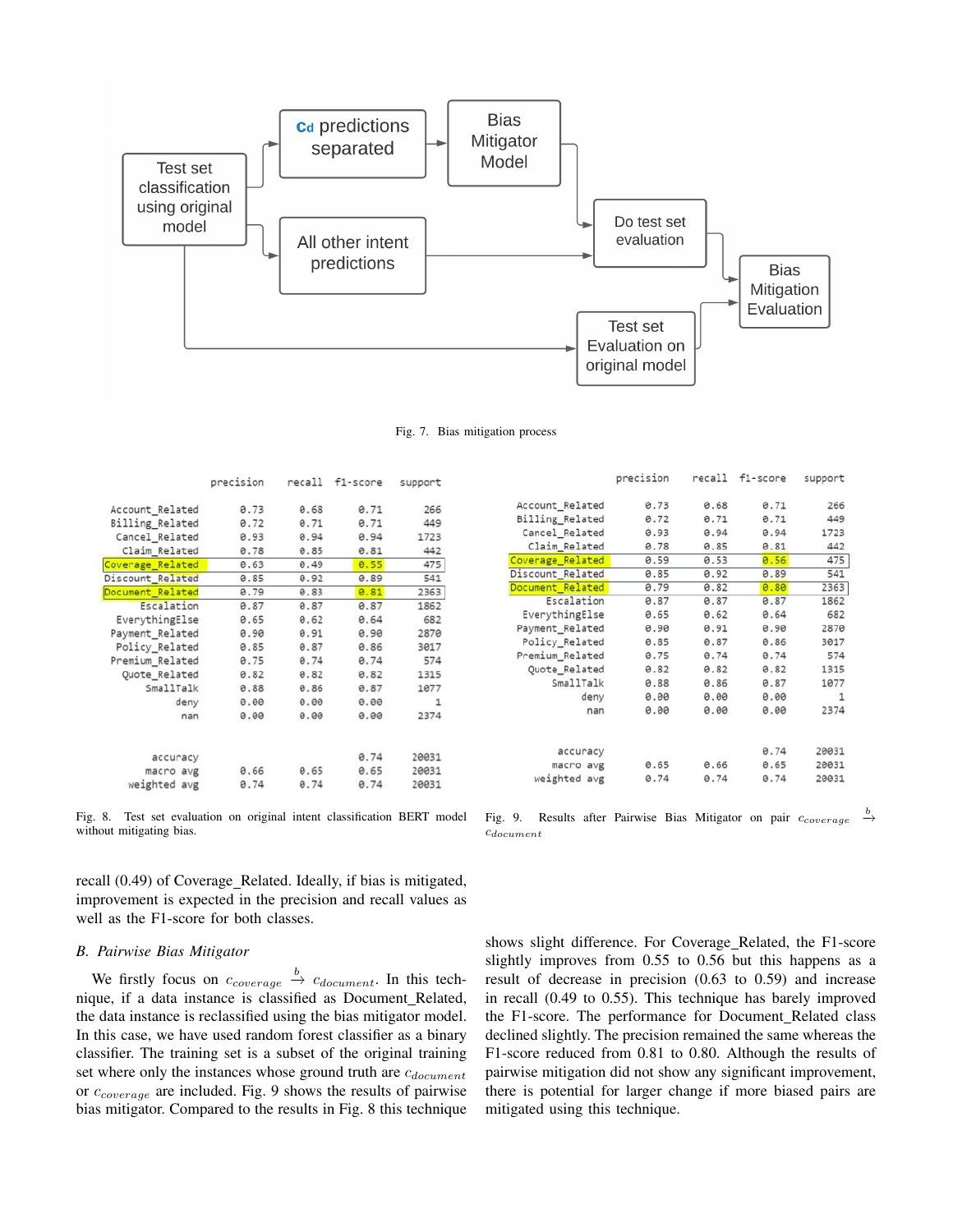|                  | precision | recall | f1-score | support |
|------------------|-----------|--------|----------|---------|
| Account_Related  | 0.73      | 0.68   | 0.71     | 266     |
| Billing Related  | 0.72      | 0.71   | 0.71     | 449     |
| Cancel Related   | 0.93      | 0.94   | 0.94     | 1723    |
| Claim_Related    | 0.77      | 0.87   | 0.82     | 442     |
| Coverage Related | 0.63      | 0.53   | 0.57     | 475     |
| Discount Related | 0.82      | 0.93   | 0.87     | 541     |
| Document Related | 0.83      | 0.82   | 0.83     | 2363    |
| Escalation       | 0.87      | 0.87   | 0.87     | 1862    |
| EverythingElse   | 0.65      | 0.63   | 0.64     | 682     |
| Payment_Related  | 0.89      | 0.92   | 0.91     | 2870    |
| Policy Related   | 0.85      | 0.88   | 0.86     | 3017    |
| Premium_Related  | 0.75      | 0.74   | 0.75     | 574     |
| Quote_Related    | 0.82      | 0.83   | 0.83     | 1315    |
| SmallTalk        | 0.88      | 0.86   | 0.87     | 1077    |
| deny             | 0.00      | 0.00   | 0.00     | 1       |
| nan              | 0.00      | 0.00   | 0.00     | 2374    |
|                  |           |        |          |         |
| accuracy         |           |        | 0.75     | 20031   |
| macro avg        | 0.66      | 0.66   | 0.66     | 20031   |
| weighted avg     | 0.74      | 0.75   | 0.74     | 20031   |

Fig. 10. Results of Boosted Bias Mitigator on pair  $c_{coverage} \xrightarrow{b} c_{document}$ 

|                        | precision |      | recall f1-score | support |
|------------------------|-----------|------|-----------------|---------|
| Account Related        | 0.73      | 0.73 | 0.73            | 266     |
| <b>Billing Related</b> | 0.78      | 0.71 | 0.74            | 449     |
| Cancel_Related         | 0.93      | 0.95 | 0.94            | 1723    |
| Claim Related          | 0.77      | 0.87 | 0.82            | 442     |
| Coverage Related       | 0.63      | 0.53 | 0.57            | 475     |
| Discount_Related       | 0.85      | 0.93 | 0.89            | 541     |
| Document Related       | 0.83      | 0.82 | 0.83            | 2363    |
| Escalation             | 0.87      | 0.87 | 0.87            | 1862    |
| EverythingElse         | 0.65      | 0.64 | 0.64            | 682     |
| Payment Related        | 0.89      | 0.92 | 0.91            | 2870    |
| Policy Related         | 0.85      | 0.88 | 0.86            | 3017    |
| Premium Related        | 0.75      | 0.76 | 0.75            | 574     |
| Quote Related          | 0.82      | 0.83 | 0.83            | 1315    |
| SmallTalk              | 0.88      | 0.86 | 0.87            | 1077    |
| deny                   | 0.00      | 0.00 | 0.00            | 1       |
| nan                    | 0.43      | 0.00 | 0.00            | 2374    |
| accuracy               |           |      | 0.75            | 20031   |
| macro avg              | 0.69      | 0.66 | 0.66            | 20031   |
| weighted avg           | 0.79      | 0.75 | 0.75            | 20031   |

Fig. 11. Results of Boosted Bias Mitigator on pairs  $c_{coverage} \stackrel{b}{\rightarrow} c_{document}$ and  $c_{billing} \stackrel{b}{\rightarrow} c_{payment}$ 

#### *C. Boosted Bias Mitigator*

After pairwise bias mitigation, we analyze how boosted bias mitigator performs. The results of boosted bias mitigator are shown in Figures 10 and 11.

*1)*  $c_{coverage} \stackrel{b}{\rightarrow} c_{document}$ : In comparison to the results of original BERT model (Fig.8), the performance of both Coverage Related and Document Related classes improved (Fig. 10). While the precision of Coverage Related remained 0.63, the recall improved from 0.49 to 0.55. As a result, the F1 score improved to from 0.55 to 0.57. For Document\_Related class, the precision improved from 0.79 to 0.83. Although the recall for Document\_Related decreased slightly by 0.01 (from 0.83 to 0.82), the F1-score still increases (from 0.81 to 0.83) as a result of increase in precision by a larger margin.

2)  $c_{\text{billing}} \stackrel{b}{\rightarrow} c_{\text{payment}}$ . Since boosted bias mitigator worked well for  $c_{coverage} \stackrel{b}{\rightarrow} c_{document}$ , we also used this technique on top of it for one more pair namely  $c_{\text{billing}} \stackrel{b}{\rightarrow}$  $c_{payment}$ . In other words, the bias was mitigated sequentially, first for  $c_{coverage} \stackrel{b}{\rightarrow} c_{document}$ , then the results of it were used as from the original model when mitigating for  $c_{\text{billing}} \stackrel{b}{\rightarrow}$  $c_{payment}$ . Fig.11 highlights the F1-score for both pairs. The performance of Billing\_Related and Payment\_Related classes improve compared to the original BERT model in Fig.9. The F1-score for Billing\_Related increases from 0.71 to 0.74 whereas for Payment\_Related it increases from 0.90 to 0.91.

#### *D. Discussion*

Since there is lack of research on class related model bias, this paper quantifies class related model bias called *directional pairwise class confusion bias*. We also presented two strategies to mitigate the bias.

*Pairwise bias mitigator* uses a binary random forest classifier as a secondary classifier. This method only had a slight increase on the F1-score for each class (Section IV-B). A possible reason why this method's performance was limited is that the model was trained on the original subset of instances coming from each class. Although some instances could easily be correctly classified, they were already used in training of the original model. In other words, the mitigator did not focus on the learning space where the original model fails.

*Boosted bias mitigator* follows a similar process except that it solely focuses on the mispredicted test results. This mitigator model tries to correct the bias by learning from the test instances of the original model that makes mistakes for the destination bias class. This technique increased F1-scores for both classes of the biased pair  $c_{coverage} \stackrel{b}{\rightarrow} c_{document}$  (Section IV-C1). When this technique was used for two biased pairs  $c_{coverage} \stackrel{b}{\rightarrow} c_{document}$  and  $c_{billing} \stackrel{b}{\rightarrow} c_{payment}$ , the results improved for all 4 classes (Section IV-C2). When repeated for other biased pairs, the boosted bias mitigator model can potentially mitigate directional pairwise class confusion bias significantly as well as improve the overall performance of the classifier.

The overall mitigation could be improved by choosing alternate classifiers for the bias mitigator models. Here, we have chosen a simple random forest classifier. After trying a variety of classifiers if the system's performance does not improve, it may be a good idea to investigate the labeling of data. For example, in this scenario, if  $c_{coverage}$  is closely related to  $c_{document}$  because of a subclass relationship, an alternate labeling or hierarchical classification may be considered to distinguish these classes.

#### V. CONCLUSION

Due to reasons like class imbalance and noise, NLP classification models might favor one class more than the other. While a lot of studies have focused on stereotyping bias of humans, little work has been done on a model's class related bias. This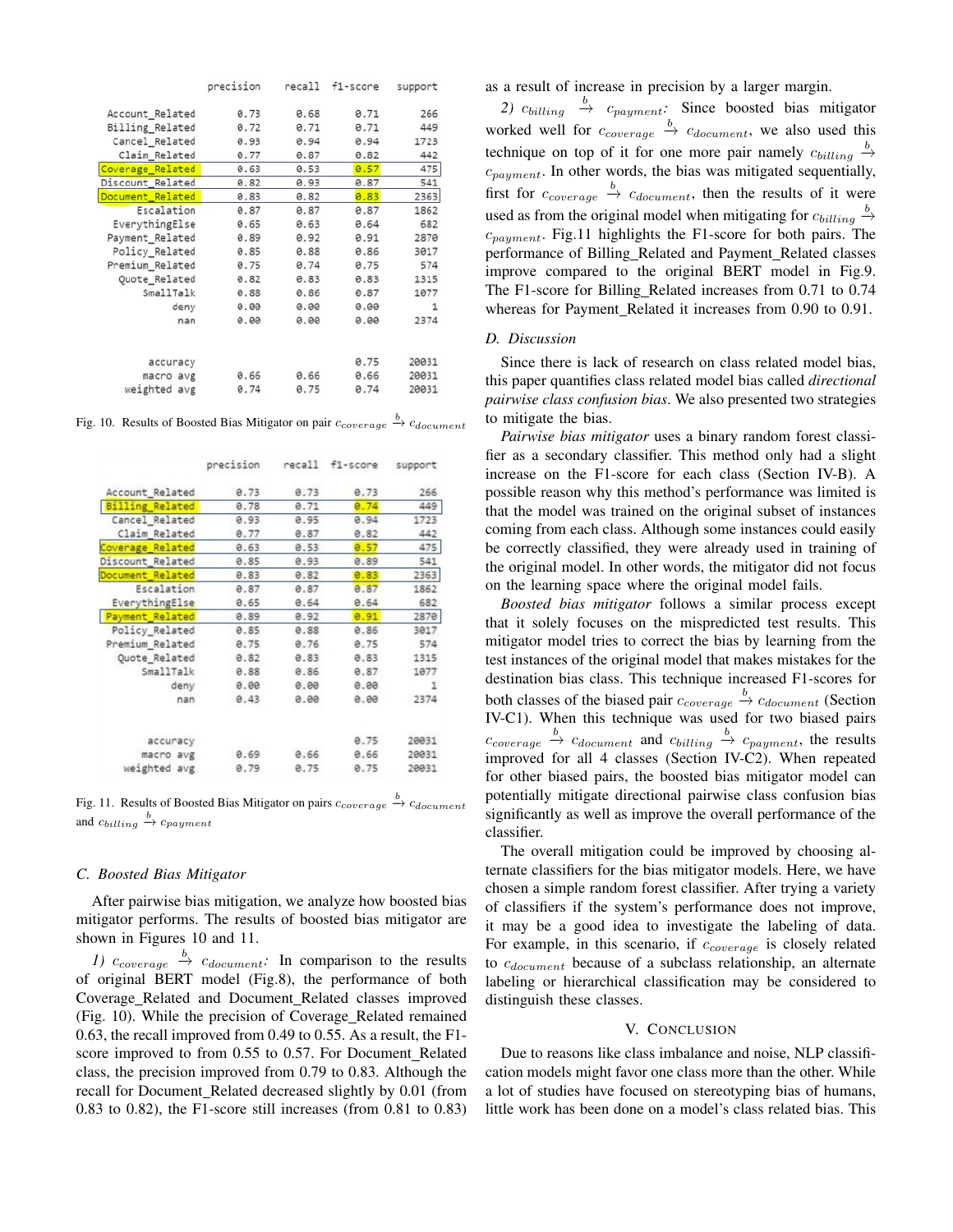paper introduced directional pairwise class confusion bias to indicate a model's favoring of a class compared to another class. We quantified and visualized this bias, revealing biased pairs. Furthermore, we also presented two strategies to mitigate the bias. Both techniques make use of a secondary classifier that corrects the biased outputs. Pairwise bias mitigator showed slight improvement only. The boosted bias mitigator showed better results after bias mitigation. We anticipate more progress if this mitigation is done for all other major biased class pairs. These results show quantification of directional class confusion bias and its mitigation. Even for cases where mitigation is limited, directional class confusion bias still gives insights about the cases that are hindering the performance of the model.

#### ACKNOWLEDGMENT

The work was supported primarily by the Travelers Indemnity Company. The opinions, findings and conclusions or recommendations expressed in this material only reflect those of the authors in their individual capacities.

#### **REFERENCES**

- [1] M. Nuruzzaman and O. K. Hussain, "A survey on chatbot implementation in customer service industry through deep neural networks," in *2018 IEEE 15th International Conference on e-Business Engineering (ICEBE)*, pp. 54–61, 2018.
- [2] S. A. Thorat and V. Jadhav, "A review on implementation issues of rulebased chatbot systems," in *Proceedings of the International Conference on Innovative Computing & Communications (ICICC)*, 2020.
- [3] A. Følstad, C. B. Nordheim, and C. A. Bjørkli, "What makes users trust a chatbot for customer service? an exploratory interview study," in *Internet Science* (S. S. Bodrunova, ed.), (Cham), pp. 194–208, Springer International Publishing, 2018.
- [4] N. Mehrabi, F. Morstatter, N. Saxena, K. Lerman, and A. Galstyan, "A survey on bias and fairness in machine learning," *ACM Computing Surveys (CSUR)*, vol. 54, no. 6, pp. 1–35, 2021.
- [5] A. Field, S. L. Blodgett, Z. Waseem, and Y. Tsvetkov, "A survey of race, racism, and anti-racism in NLP," *CoRR*, vol. abs/2106.11410, 2021.
- [6] I. Garrido-Muñoz, A. Montejo-Ráez, F. Martínez-Santiago, and L. A. Ureña-López, "A survey on bias in deep nlp," Applied Sciences, vol. 11, no. 7, 2021.
- [7] S. L. Blodgett, S. Barocas, H. D. III, and H. M. Wallach, "Language (technology) is power: A critical survey of "bias" in NLP," in *Proceedings of the 58th Annual Meeting of the Association for Computational Linguistics, ACL 2020, Online, July 5-10, 2020* (D. Jurafsky, J. Chai, N. Schluter, and J. R. Tetreault, eds.), pp. 5454–5476, Association for Computational Linguistics, 2020.
- [8] A. Field, S. L. Blodgett, Z. Waseem, and Y. Tsvetkov, "A survey of race, racism, and anti-racism in NLP," in *Proceedings of the 59th Annual Meeting of the Association for Computational Linguistics and the 11th International Joint Conference on Natural Language Processing, ACL/IJCNLP 2021, (Volume 1: Long Papers), Virtual Event, August 1- 6, 2021* (C. Zong, F. Xia, W. Li, and R. Navigli, eds.), pp. 1905–1925, Association for Computational Linguistics, 2021.
- [9] R. K. E. Bellamy, K. Dey, M. Hind, S. C. Hoffman, S. Houde, K. Kannan, P. Lohia, J. Martino, S. Mehta, A. Mojsilovic, S. Nagar, K. N. Ramamurthy, J. T. Richards, D. Saha, P. Sattigeri, M. Singh, K. R. Varshney, and Y. Zhang, "AI fairness 360: An extensible toolkit for detecting, understanding, and mitigating unwanted algorithmic bias," *CoRR*, vol. abs/1810.01943, 2018.
- [10] "AWS (Amazon Web Services) Sagemaker Clarify." https://aws.amazon.com/sagemaker/clarify/, December 2020. Last accessed on 2021-08-30.
- [11] H. He and Y. Ma, *Imbalanced learning: foundations, algorithms, and applications*. Wiley-IEEE Press, 2013.
- [12] N. Japkowicz and S. Stephen, "The class imbalance problem: A systematic study," *Intelligent data analysis*, vol. 6, no. 5, pp. 429–449, 2002.
- [13] J. M. Johnson and T. M. Khoshgoftaar, "Survey on deep learning with class imbalance," *Journal of Big Data*, vol. 6, no. 1, pp. 1–54, 2019.
- [14] M. Buda, A. Maki, and M. A. Mazurowski, "A systematic study of the class imbalance problem in convolutional neural networks," *Neural Networks*, vol. 106, pp. 249–259, 2018.
- [15] J. Devlin, M. Chang, K. Lee, and K. Toutanova, "BERT: pre-training of deep bidirectional transformers for language understanding," in *Proceedings of the 2019 Conference of the North American Chapter of the Association for Computational Linguistics: Human Language Technologies, NAACL-HLT 2019, Minneapolis, MN, USA, June 2-7, 2019, Volume 1 (Long and Short Papers)* (J. Burstein, C. Doran, and T. Solorio, eds.), pp. 4171–4186, Association for Computational Linguistics, 2019.
- [16] M. G. Haselton, D. Nettle, and D. R. Murray, "The evolution of cognitive bias," *The handbook of evolutionary psychology*, pp. 1–20, 2015.
- [17] T. Mikolov, K. Chen, G. Corrado, and J. Dean, "Efficient estimation of word representations in vector space," in *1st International Conference on Learning Representations, ICLR 2013, Scottsdale, Arizona, USA, May 2-4, 2013, Workshop Track Proceedings* (Y. Bengio and Y. LeCun, eds.), 2013.
- [18] J. Pennington, R. Socher, and C. D. Manning, "Glove: Global vectors for word representation," in *Empirical Methods in Natural Language Processing (EMNLP)*, pp. 1532–1543, 2014.
- [19] T. Bolukbasi, K. Chang, J. Y. Zou, V. Saligrama, and A. T. Kalai, "Man is to computer programmer as woman is to homemaker? debiasing word embeddings," in *Advances in Neural Information Processing Systems 29: Annual Conference on Neural Information Processing Systems 2016, December 5-10, 2016, Barcelona, Spain* (D. D. Lee, M. Sugiyama, U. von Luxburg, I. Guyon, and R. Garnett, eds.), pp. 4349–4357, 2016.
- [20] J. Zhao, T. Wang, M. Yatskar, V. Ordonez, and K. Chang, "Gender bias in coreference resolution: Evaluation and debiasing methods," in *Proceedings of the 2018 Conference of the North American Chapter of the Association for Computational Linguistics: Human Language Technologies, NAACL-HLT, New Orleans, Louisiana, USA, June 1-6, 2018, Volume 2 (Short Papers)* (M. A. Walker, H. Ji, and A. Stent, eds.), pp. 15–20, Association for Computational Linguistics, 2018.
- [21] J. Zhao, Y. Zhou, Z. Li, W. Wang, and K. Chang, "Learning genderneutral word embeddings," in *Proceedings of the 2018 Conference on Empirical Methods in Natural Language Processing, Brussels, Belgium, October 31 - November 4, 2018* (E. Riloff, D. Chiang, J. Hockenmaier, and J. Tsujii, eds.), pp. 4847–4853, Association for Computational Linguistics, 2018.
- [22] T. Manzini, Y. C. Lim, A. W. Black, and Y. Tsvetkov, "Black is to criminal as caucasian is to police: Detecting and removing multiclass bias in word embeddings," in *Proceedings of the 2019 Conference of the North American Chapter of the Association for Computational Linguistics: Human Language Technologies, NAACL-HLT 2019, Minneapolis, MN, USA, June 2-7, 2019, Volume 1 (Long and Short Papers)* (J. Burstein, C. Doran, and T. Solorio, eds.), pp. 615–621, Association for Computational Linguistics, 2019.
- [23] M. Babaeianjelodar, S. Lorenz, J. Gordon, J. N. Matthews, and E. Freitag, "Quantifying gender bias in different corpora," in *Companion of The 2020 Web Conference 2020, Taipei, Taiwan, April 20-24, 2020* (A. E. F. Seghrouchni, G. Sukthankar, T. Liu, and M. van Steen, eds.), pp. 752–759, ACM / IW3C2, 2020.
- [24] B. Hutchinson, V. Prabhakaran, E. Denton, K. Webster, Y. Zhong, and S. Denuyl, "Social biases in NLP models as barriers for persons with disabilities," *CoRR*, vol. abs/2005.00813, 2020.
- [25] R. Bhardwaj, N. Majumder, and S. Poria, "Investigating gender bias in BERT," *Cogn. Comput.*, vol. 13, no. 4, pp. 1008–1018, 2021.
- [26] J. Vig, "A multiscale visualization of attention in the transformer model," in *Proceedings of the 57th Conference of the Association for Computational Linguistics, ACL 2019, Florence, Italy, July 28 - August 2, 2019, Volume 3: System Demonstrations* (M. R. Costa-jussà and E. Alfonseca, eds.), pp. 37–42, Association for Computational Linguistics, 2019.
- [27] L. Floridi and M. Chiriatti, "GPT-3: its nature, scope, limits, and consequences," *Minds Mach.*, vol. 30, no. 4, pp. 681–694, 2020.
- [28] H. Suresh and J. V. Guttag, "A framework for understanding unintended consequences of machine learning," *CoRR*, vol. abs/1901.10002, 2019.
- [29] D. Shah, H. A. Schwartz, and D. Hovy, "Predictive biases in natural language processing models: A conceptual framework and overview," *arXiv preprint arXiv:1912.11078*, 2019.
- [30] L. Dixon, J. Li, J. Sorensen, N. Thain, and L. Vasserman, "Measuring and mitigating unintended bias in text classification," in *Proceedings of*